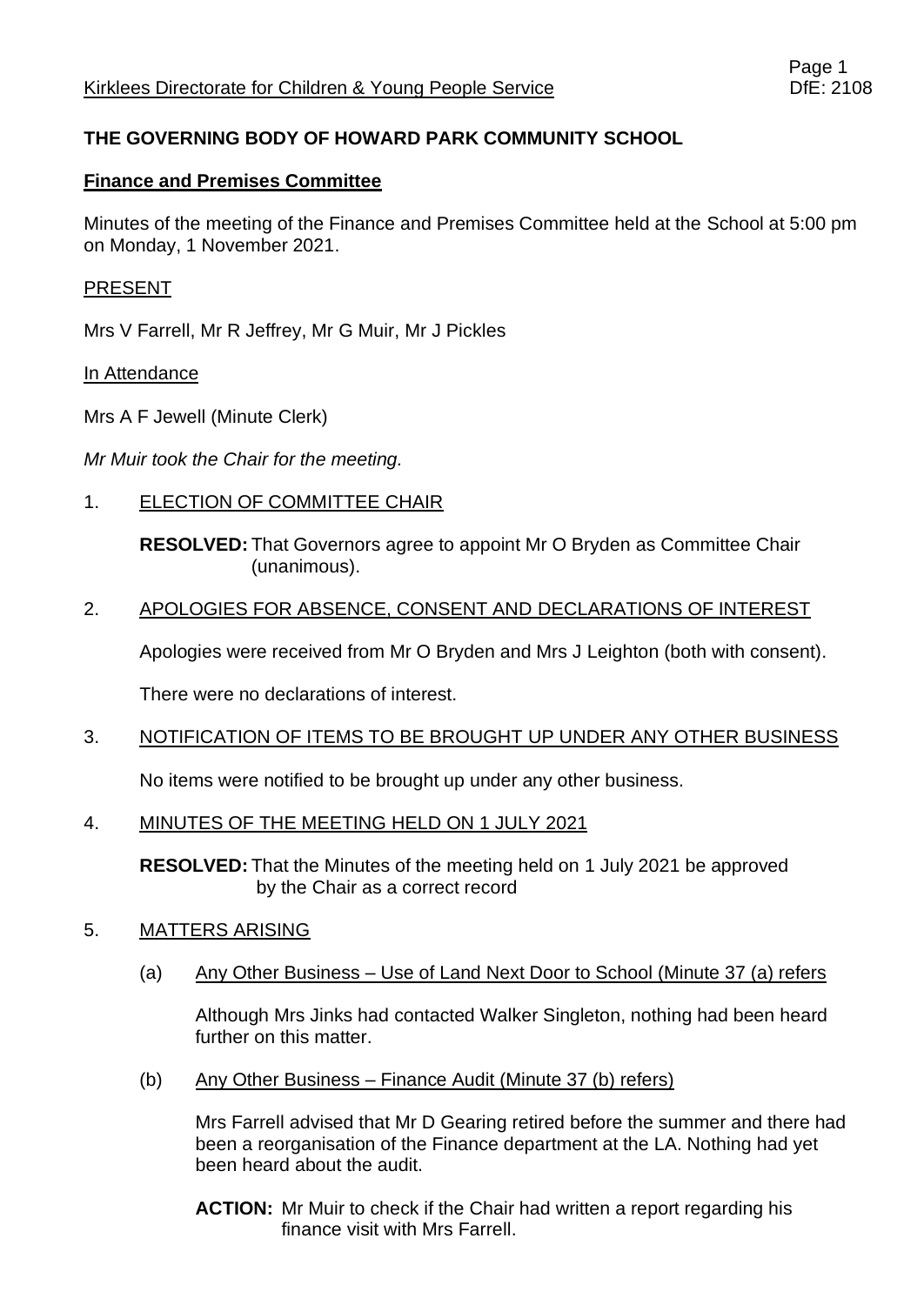# 6. FINANCE AND PREMISES REPORT

The reports had been sent to Governors prior to the meeting. The following were noted:

- (a) Finance
	- **Q: With buildings and premises, do we have any idea on when the work will take place?**
	- **A:** There is some remedial work to do to the render. The gutters have been cleaned during the holiday which the LA have paid for. These will need cleaning every other year. Mrs Farrell will speak to the company to provide a quote for this, as well as putting netting in place to deter the pigeons gaining access to the gutters.

## **Q: Would this work normally come out of our budget?**

- **A:** Yes, unless we make a case with Asset Management. They are usually very good. We do have a budget to maintain the building.
- **Q: There is an overspend on electricity and water. Are you saying that the lettings use more of this?**
- **A:** We are busy now with lettings and these do show an impact as the building is used mornings and evenings and on weekends as well. We have not yet heard from the LA about the energy increases but we will be getting in touch with them to see what the increase is likely to be. Hopefully this will be reflected in the budget going forward as this area is already a significant overspend.
- **Q: Are you able to break down where the usage is or is it simply on one meter?**
- **A:** We will check what the LA marginal costs are for lettings. More items in school use electricity. It is unlikely that we can find out how much energy is used after a certain time but there is a formula that the LA recommends be used.

### (b) Benchmarking

Mrs Farrell tabled the Schools financial benchmarking figures 2019/20 and spoke to the contents. The school was benchmarked against similar schools, although it was not certain whether any of these schools also had their own Childrens Centre. It was noted that with the exception of repairs and maintenance a good amount of money can be reclaimed from the Childrens centre. Some of the other schools had a two form entry. Governors asked if 2019/20 was a particularly expensive year for financial expenditure on repairs and maintenance.

**ACTION:** Mrs Farrell to look further at the repairs and maintenance costs and email a copy of the benchmarking report to Mr Bryden and Mrs Leighton.

# 7. BUDGET

This item was already covered within Minute 6 (a) above.